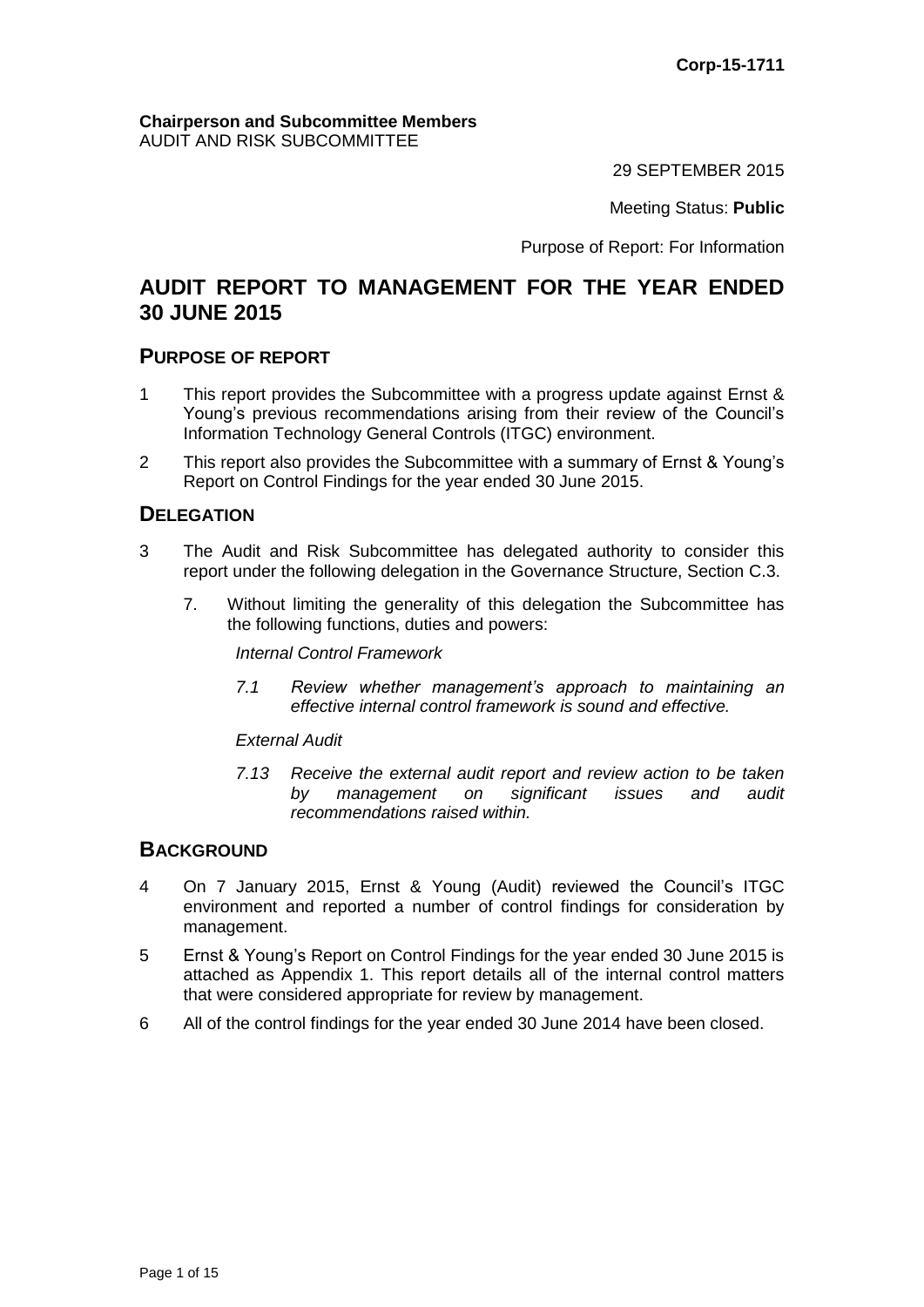## **CONSIDERATIONS**

## Summary Report on Control Findings

### **Context of the internal control findings**

- 7 In accordance with New Zealand Auditing Standards, Audit performed a review of the design and operating effectiveness of the Council's significant financial reporting processes and Council's ITGC environment as part of their audit for the year ended 30 June 2015.
- 8 In addition, Audit also reviewed aspects of Council's ITGC environment that were considered significant to their audit of Council's 2015/35 Long Term Plan.
- 9 During the course of their work, Audit identified a number of control risk issues, classified as either high, moderate or low risk. Control risk definitions are as follows:
	- **High Risk** These recommendations relate to a serious weakness which exposes the organisation to a material extent in terms of the achievement of departmental objectives, financial results or otherwise impair the Council's reputation. Immediate corrective action is required.
	- **Moderate Risk** A control weakness, which can undermine the system of internal control and/or operational efficiency and should therefore be addressed by management generally within 6 months.
	- **Low Risk** A weakness which does not seriously detract from the system of internal control and/or operational effectiveness/efficiency but which should nevertheless be addressed by management generally within 6 to 12 months.

#### **Summary of internal control findings**

- 10 Table 1 summarises the control findings for the year ended 30 June 2015 including Council's responses and action plans to address these findings.
- 11 Table 2 provides a progress update against Audit's ITGC findings.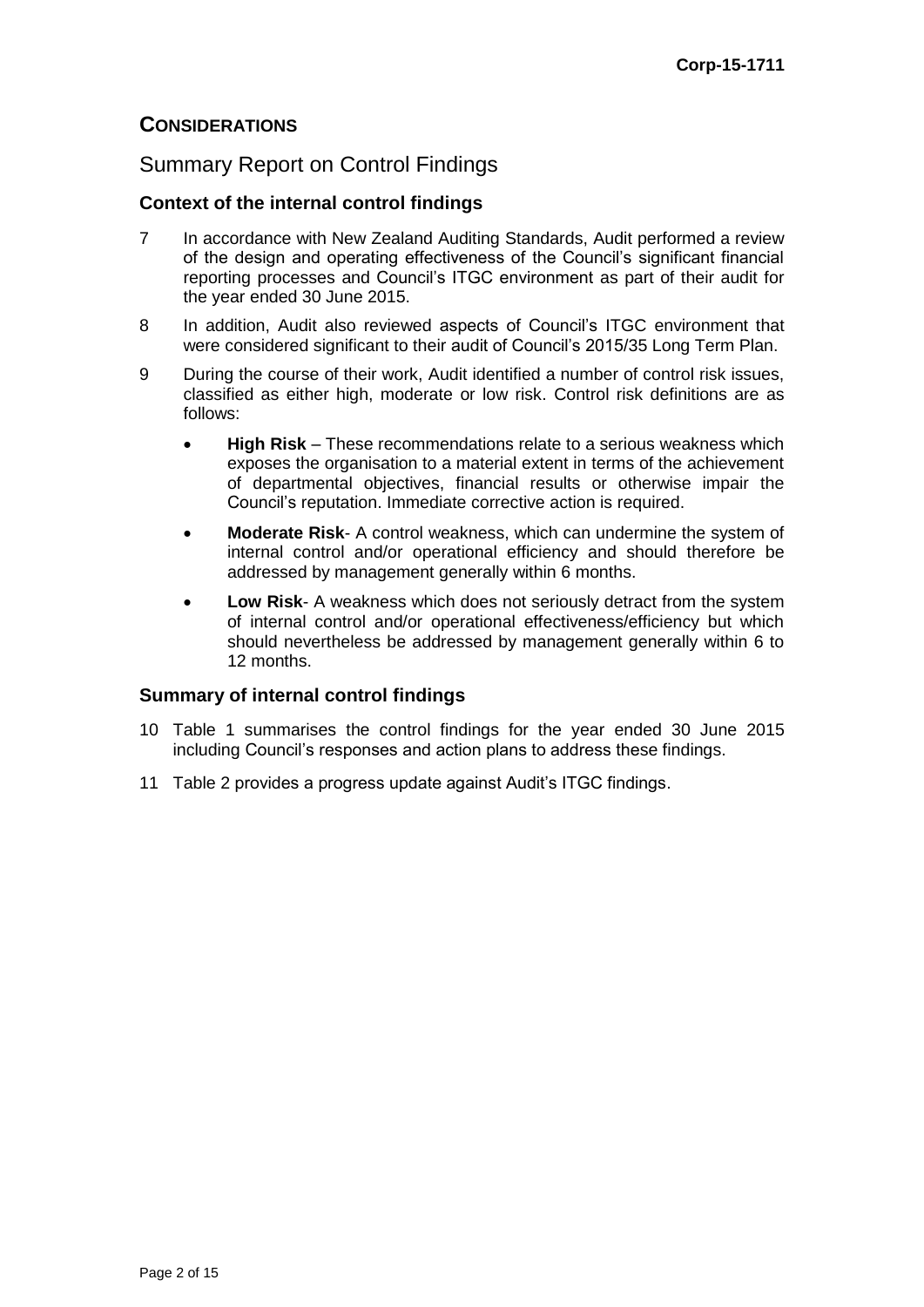| No.         | <b>Control</b><br>finding and<br>risk ranking                                                    | <b>Target date</b><br>for<br>completion<br>and current<br>status | <b>Ernst &amp; Young Audit</b><br><b>Observation</b>                                                                                                                                                                                                                                                                                                                                                                                                                                                                                               | <b>Ernst &amp; Young Audit</b><br><b>Recommendation</b>                                                                                                                                                                                                                                                                                                                                                                                      | <b>Council's</b><br><b>Response</b>                                                                                                                                                                                                                                                                                                                                                                           | <b>Action Plan</b>                                                                                                                                                                                 | <b>Responsibility</b>                        |
|-------------|--------------------------------------------------------------------------------------------------|------------------------------------------------------------------|----------------------------------------------------------------------------------------------------------------------------------------------------------------------------------------------------------------------------------------------------------------------------------------------------------------------------------------------------------------------------------------------------------------------------------------------------------------------------------------------------------------------------------------------------|----------------------------------------------------------------------------------------------------------------------------------------------------------------------------------------------------------------------------------------------------------------------------------------------------------------------------------------------------------------------------------------------------------------------------------------------|---------------------------------------------------------------------------------------------------------------------------------------------------------------------------------------------------------------------------------------------------------------------------------------------------------------------------------------------------------------------------------------------------------------|----------------------------------------------------------------------------------------------------------------------------------------------------------------------------------------------------|----------------------------------------------|
| $\mathbf 1$ | <b>Timely</b><br><b>Capitalisation</b><br>of Capital<br>Work in<br><b>Progress</b><br>(Moderate) | March 2016<br>(Not started)                                      | Library books<br>$\bullet$<br>purchased in 26<br>June 2014 were not<br>capitalised until 30<br>June 2015.<br>Engineering work of<br>\$151,771 has been<br>in WIP since 2012<br>(Now adjusted).<br>Failure to capitalise<br>$\bullet$<br>WIP on a timely<br>manner results in<br>depreciation<br>expense not being<br>recognised<br>appropriately.<br>As depreciation is<br>$\bullet$<br>funded by rates<br>there is a risk that<br>the Council could<br>not only understate<br>depreciation<br>expenditure but also<br>have funding<br>shortfalls. | The risks we identified<br>in our prior year review<br>continue to be apparent,<br>albeit at a much lower<br>level. We recommend<br>that management<br>perform an overall<br>review on a periodic<br>basis of each WIP<br>project to ensure items<br>are capitalised on a<br>timely basis. We expect<br>management to<br>implement adequate<br>processes and controls<br>in place to identify<br>assets that are no<br>longer WIP in nature. | An external<br>resource was<br>engaged to focus<br>solely on fixed<br>asset recognition<br>and accounting in<br>early January. This<br>dedicated focus<br>also contributed to<br>asset<br>capitalisations in<br>May and June<br>2015. Management<br>will however<br>continue to<br>implement<br>adequate resource,<br>processes and<br>controls to identify<br>assets that are no<br>longer WIP in<br>nature. | Each quarter,<br><b>Asset Managers</b><br>and Group<br>Managers will be<br>required to:<br>1.<br>Approve all<br><b>WIP</b> assets<br>2.<br>Provide<br>forecast<br>asset<br>completion<br>schedules | Mark de<br>Haast,<br>Financial<br>Controller |

# **Table 1 - Summary of Control Findings for the year ended 30 June 2015**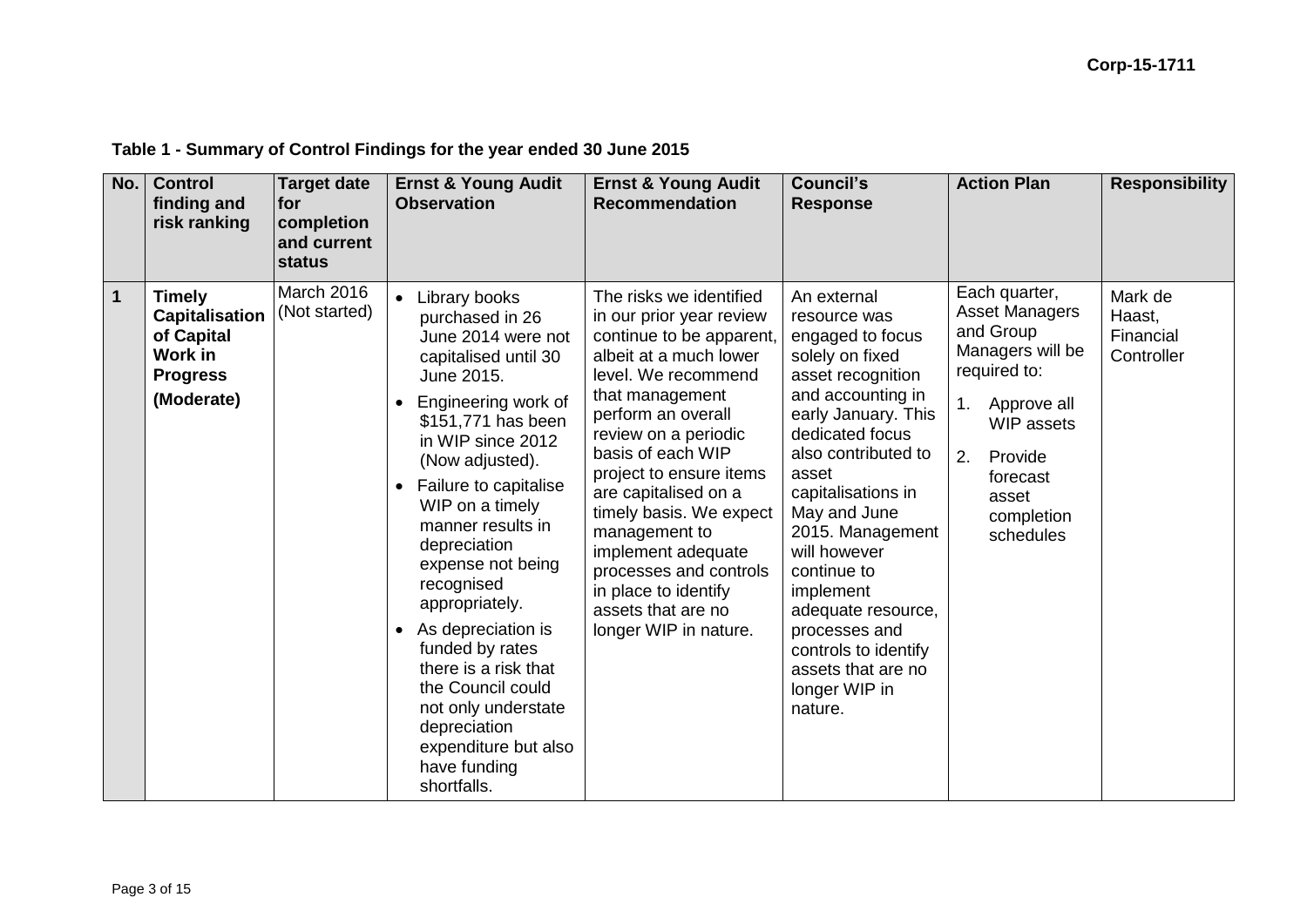| No.            | <b>Control</b><br>finding and<br>risk ranking                                                         | <b>Target date</b><br><b>for</b><br>completion<br>and current<br>status | <b>Ernst &amp; Young Audit</b><br><b>Observation</b>                                                                                                                                                                                                                                                                                                                                                                                                                                                                             | <b>Ernst &amp; Young Audit</b><br><b>Recommendation</b>                                                                                                                                                                       | <b>Council's</b><br><b>Response</b>                                                                                                                                                                                                                       | <b>Action Plan</b>                                                                                       | <b>Responsibility</b>                                             |
|----------------|-------------------------------------------------------------------------------------------------------|-------------------------------------------------------------------------|----------------------------------------------------------------------------------------------------------------------------------------------------------------------------------------------------------------------------------------------------------------------------------------------------------------------------------------------------------------------------------------------------------------------------------------------------------------------------------------------------------------------------------|-------------------------------------------------------------------------------------------------------------------------------------------------------------------------------------------------------------------------------|-----------------------------------------------------------------------------------------------------------------------------------------------------------------------------------------------------------------------------------------------------------|----------------------------------------------------------------------------------------------------------|-------------------------------------------------------------------|
| $\overline{2}$ | <b>Non-financial</b><br>performance<br>reporting $-$<br>review of<br>underlying<br>data<br>(Moderate) | March 2016<br>(Not started)                                             | In most cases, the<br>information is<br>maintained on<br>spreadsheets stored<br>on common<br>directories<br>accessible by a wide<br>range of Council<br>staff prior to being<br>uploaded into<br>MagiQ.<br>For some measures<br>data is maintained<br>by the external<br>contractors and<br>uploaded directly<br>into MagiQ without a<br>peer review.<br>There were no<br>$\blacksquare$<br>formal mechanisms<br>designed to ensure<br>the integrity of<br>reported results once<br>the data has been<br>uploaded into<br>MagiQ. | We recommend KCDC<br>to continue to<br>streamline the systems,<br>processes and quality<br>control over KPI<br>reporting necessary to<br>ensure actual<br>performance is<br>captured, recorded and<br>reported appropriately. | Council will<br>continue reviewing<br>all KPI's and<br>improving how KPI<br>data is collected<br>and stored. MagiQ<br>now provides<br>functionality to<br>capture KPI data.<br>This will be further<br>investigated<br>against the above<br>observations. | <b>Review KPIs</b><br>2.<br>Investigate<br>and test<br>MagiQ<br>functionality<br>to capture<br>KPI data. | Kevin Black,<br>Manager<br>Corporate<br>Planning and<br>Reporting |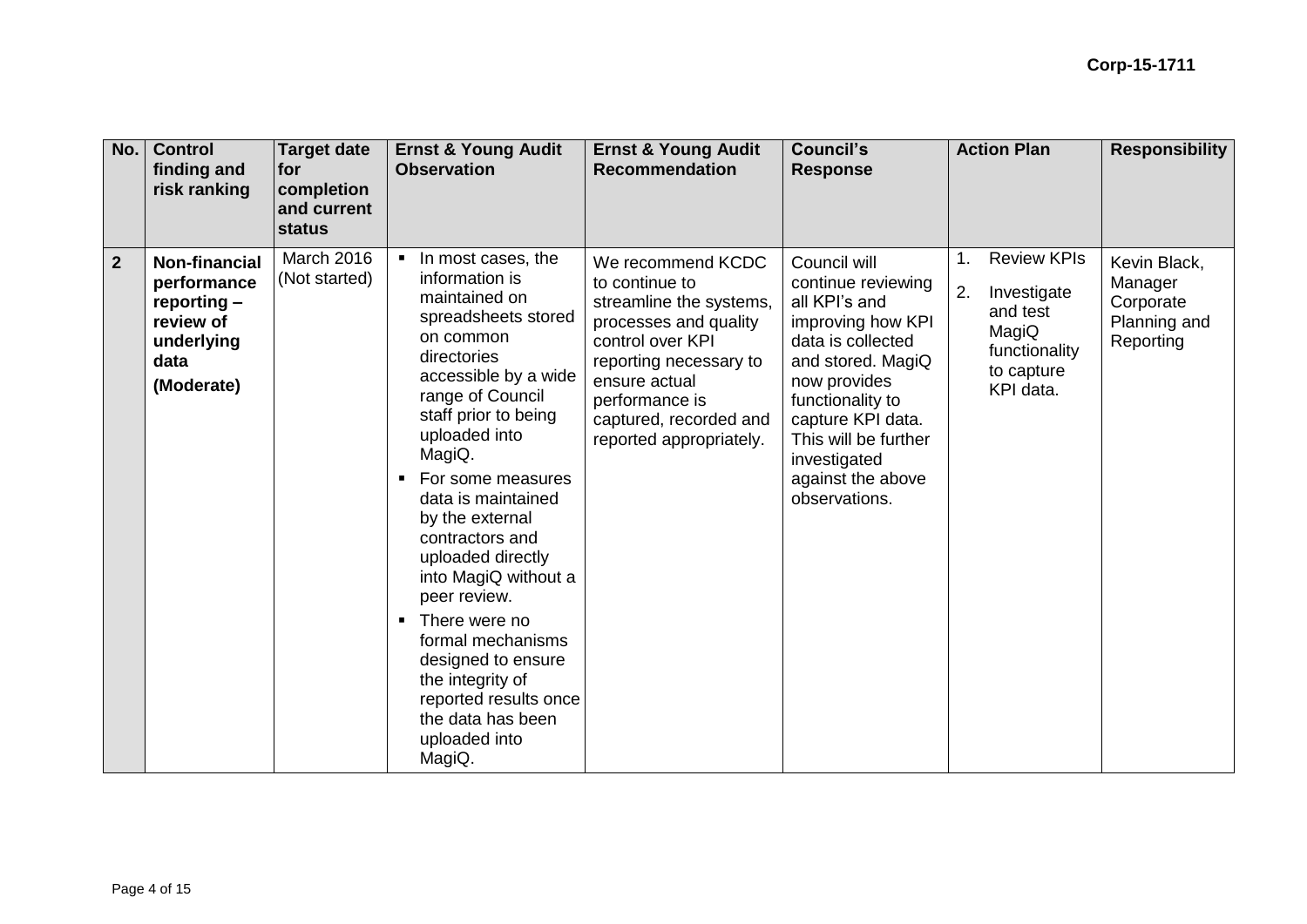| No.                     | <b>Control</b><br>finding and<br>risk ranking                                                            | <b>Target date</b><br>for<br>completion<br>and current<br>status | <b>Ernst &amp; Young Audit</b><br><b>Observation</b>                                                                                                                                                                                                                                                                            | <b>Ernst &amp; Young Audit</b><br><b>Recommendation</b>                                                               | <b>Council's</b><br><b>Response</b>                                                                                                                                                                                                                                                                                                                            | <b>Action Plan</b>                                                                                                                                           | <b>Responsibility</b>                        |
|-------------------------|----------------------------------------------------------------------------------------------------------|------------------------------------------------------------------|---------------------------------------------------------------------------------------------------------------------------------------------------------------------------------------------------------------------------------------------------------------------------------------------------------------------------------|-----------------------------------------------------------------------------------------------------------------------|----------------------------------------------------------------------------------------------------------------------------------------------------------------------------------------------------------------------------------------------------------------------------------------------------------------------------------------------------------------|--------------------------------------------------------------------------------------------------------------------------------------------------------------|----------------------------------------------|
| $\overline{\mathbf{3}}$ | <b>Subsequent</b><br><b>Costs and</b><br>de-<br>recognition<br>of Replaced<br><b>Asset</b><br>(Moderate) | Sept 2016<br>(Not started)                                       | • The Council is<br>regularly renewing or<br>upgrading fixed<br>assets, for instance<br>road assets are<br>resurfaced every few<br>years.<br>The carrying amount<br>$\blacksquare$<br>of those parts that<br>are replaced should<br>be derecognised.<br>We understand this<br>$\blacksquare$<br>is not occurring at<br>present. | We recommend the<br>asset costs and<br>accumulated<br>depreciations be de-<br>recognised when<br>assets are replaced. | Historically, this<br>formed part of the<br>three yearly asset<br>revaluations. From<br>1 July 2015,<br>Council will<br>undertake yearly<br>asset revaluations.<br>Management will<br>however continue<br>to implement<br>adequate resource,<br>processes and<br>controls to identify<br>assets that have<br>been replaced and<br>should be de-<br>recognised. | Each quarter,<br><b>Asset Managers</b><br>and Group<br>Managers will be<br>required to<br>approve all<br>assets to be<br>derecognised due<br>to replacement. | Mark de<br>Haast,<br>Financial<br>Controller |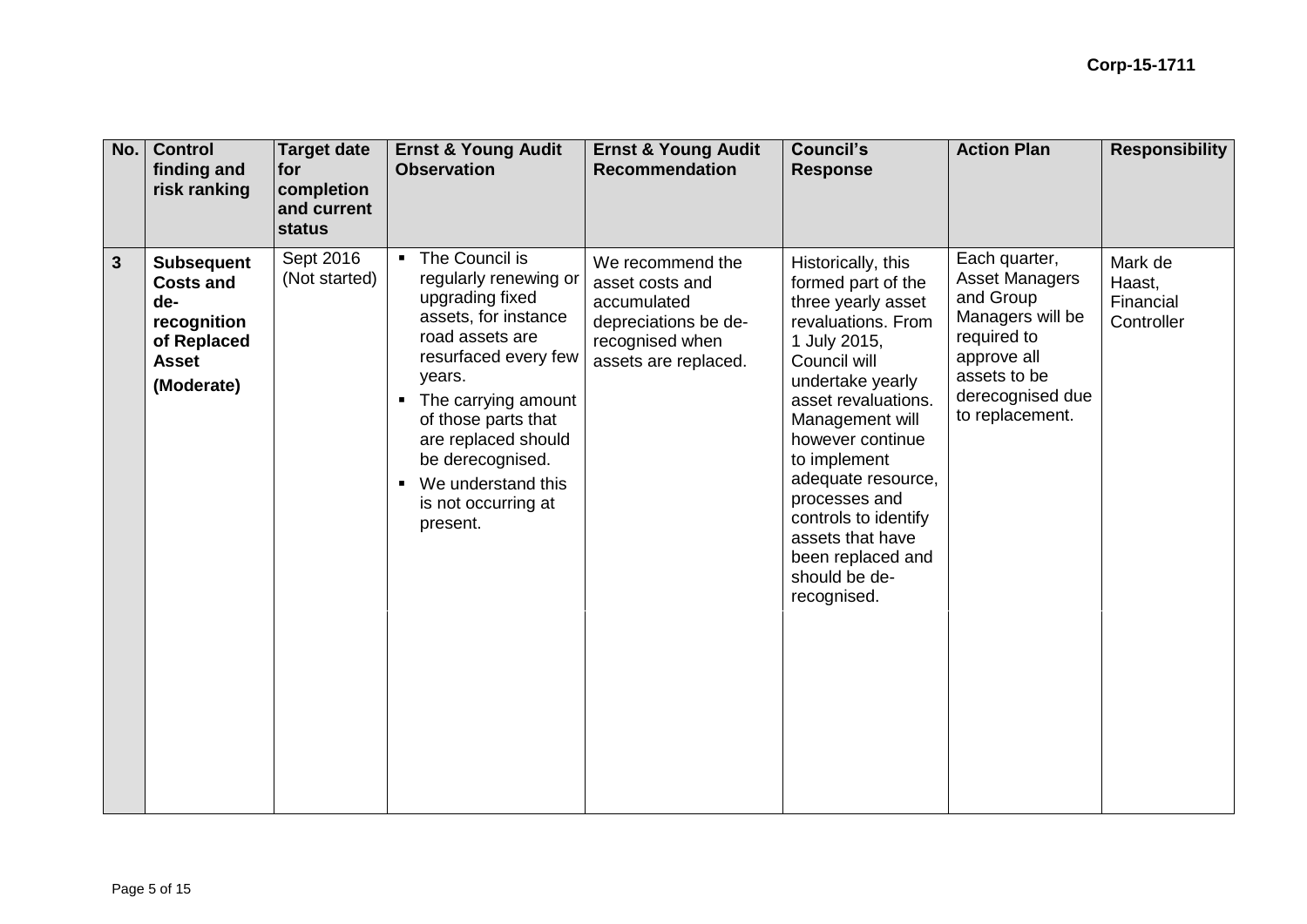| No.                     | <b>Control</b><br>finding and<br>risk ranking                                           | <b>Target date</b><br><b>for</b><br>completion<br>and current<br>status | <b>Ernst &amp; Young Audit</b><br><b>Observation</b>                                                                                                                                                                                                                                                                                                                                                                         | <b>Ernst &amp; Young Audit</b><br><b>Recommendation</b>                                                                                                                                                                                                | <b>Council's</b><br><b>Response</b>                                                                                                                                                                                                                                                                                                                     | <b>Action Plan</b>                                                                                                                                                                                                              | <b>Responsibility</b>                        |
|-------------------------|-----------------------------------------------------------------------------------------|-------------------------------------------------------------------------|------------------------------------------------------------------------------------------------------------------------------------------------------------------------------------------------------------------------------------------------------------------------------------------------------------------------------------------------------------------------------------------------------------------------------|--------------------------------------------------------------------------------------------------------------------------------------------------------------------------------------------------------------------------------------------------------|---------------------------------------------------------------------------------------------------------------------------------------------------------------------------------------------------------------------------------------------------------------------------------------------------------------------------------------------------------|---------------------------------------------------------------------------------------------------------------------------------------------------------------------------------------------------------------------------------|----------------------------------------------|
| $\overline{\mathbf{4}}$ | <b>Fully</b><br><b>Depreciated</b><br>Property,<br>Plant &<br><b>Equipment</b><br>(Low) | Sept 2016<br>(Not started)                                              | We identified a<br>number of items<br>where it is unlikely<br>future economic<br>benefits or service<br>potential is expected<br>and hence should be<br>derecognised.<br>There is a risk that<br>$\blacksquare$<br>assets that are no<br>longer in use remain<br>in the Fixed Assets<br>Register and the<br>general ledger hence<br>grossing up both the<br>cost and<br>accumulated<br>depreciation on the<br>balance sheet. | We recommend that<br>management undertake<br>a review of fully<br>depreciated assets and<br>where no future<br>economic benefits or<br>service potential is<br>expected the asset be<br>derecognised and<br>removed from the fixed<br>assets register. | Management will<br>continue to<br>implement<br>adequate resource,<br>processes and<br>controls to<br>derecognise assets<br>that have been fully<br>depreciated and<br>will only remove<br>such assets from<br>the fixed asset<br>register where no<br>future economic<br>benefits and/or or<br>no service potential<br>is expected from<br>such assets. | Each quarter,<br><b>Asset Managers</b><br>and Group<br>Managers will be<br>required to<br>approve assets to<br>be derecognised<br>due to them not<br>providing any<br>future economic<br>benefit and / or<br>service potential. | Mark de<br>Haast,<br>Financial<br>Controller |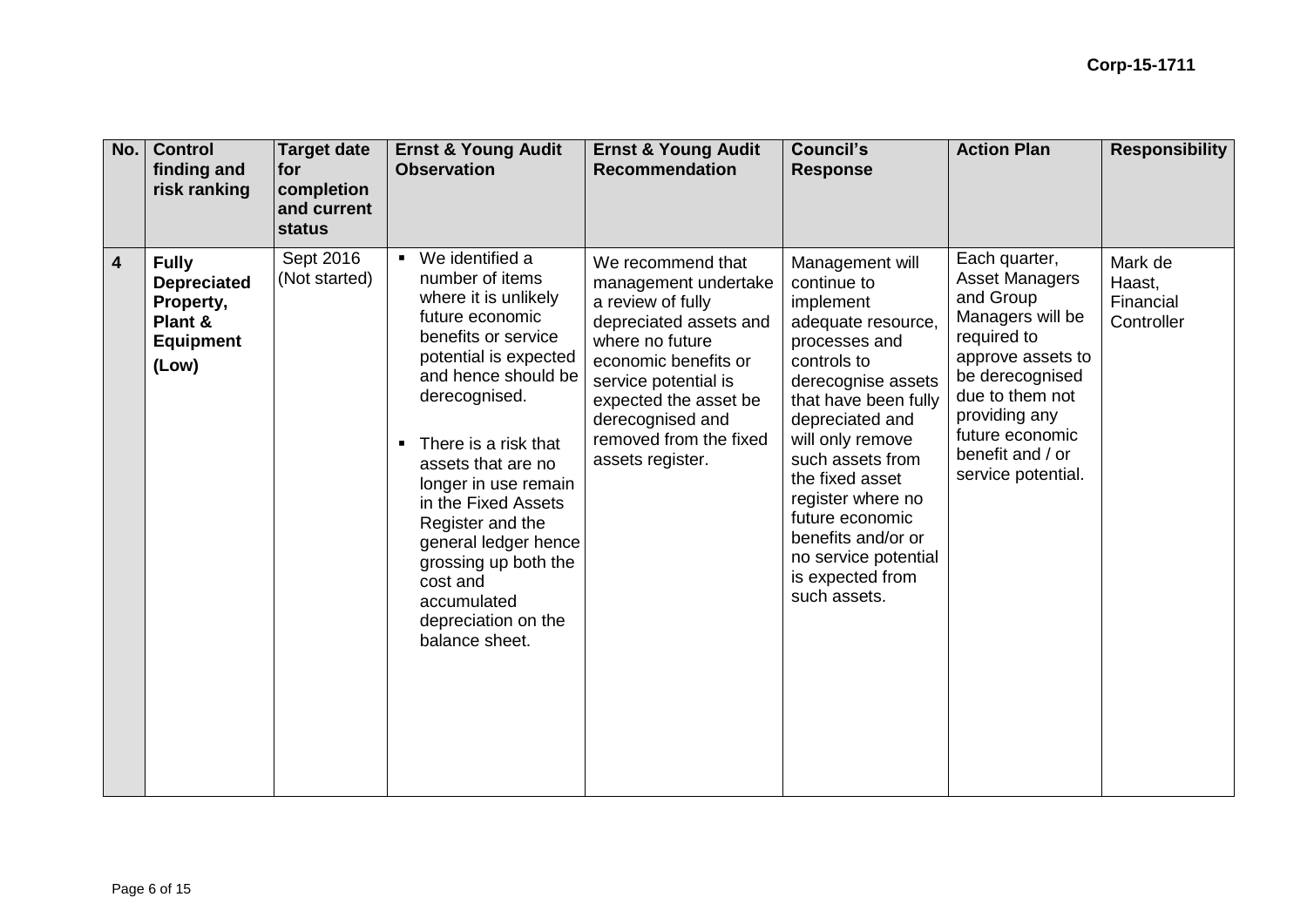| <b>No.</b>     | <b>Control</b><br>finding and<br>risk ranking                         | Target date<br>for<br>completion<br>and current<br>status | <b>Ernst &amp; Young Audit</b><br><b>Observation</b>                                                                                                                                                                                                                                                                                                                                                            | <b>Ernst &amp; Young Audit</b><br><b>Recommendation</b>                                                            | <b>Council's</b><br><b>Response</b>                                                                                                                                                                                                                                  | <b>Action Plan</b>                                                                                                                                                                                                                                                                                                                           | <b>Responsibility</b>                        |
|----------------|-----------------------------------------------------------------------|-----------------------------------------------------------|-----------------------------------------------------------------------------------------------------------------------------------------------------------------------------------------------------------------------------------------------------------------------------------------------------------------------------------------------------------------------------------------------------------------|--------------------------------------------------------------------------------------------------------------------|----------------------------------------------------------------------------------------------------------------------------------------------------------------------------------------------------------------------------------------------------------------------|----------------------------------------------------------------------------------------------------------------------------------------------------------------------------------------------------------------------------------------------------------------------------------------------------------------------------------------------|----------------------------------------------|
| $5\phantom{1}$ | <b>Timely review</b><br><b>of</b><br>expenditure<br>policies<br>(Low) | Sept 2016<br>(Not started)                                | We noted the following<br>policies had not been<br>reviewed for a<br>considerable period:<br>Sensitive<br>$\blacksquare$<br>Expenditure<br><b>Disposal of Assets</b><br>$\blacksquare$<br><b>Travel Expenditure</b><br>$\blacksquare$<br><b>EPO</b><br>$\blacksquare$<br><b>Office Supplies</b><br>$\blacksquare$<br>Purchasing<br>Council's own practice<br>is to review these<br>policies every two<br>years. | Policies should be<br>reviewed periodically to<br>ensure that they<br>correctly reflect<br>Council's expectations. | Council's corporate<br>policy review<br>period has<br>changed to five<br>yearly or earlier, if<br>required<br>The policies<br>identified by Audit<br>have been<br>rationalised into a<br>draft Procurement<br>and a draft<br>Sensitive<br><b>Expenditure Policy.</b> | The draft<br>Procurement<br>Policy and the<br>draft Sensitive<br>Expenditure<br>Policy are being<br>processed for<br>final approval by<br>the Chief<br>Executive before<br>30 November<br>2015.<br>A corporate policy<br>register<br>(approximately 50<br>policies) has<br>been created and<br>a prioritised<br>review cycle is<br>underway. | Mark de<br>Haast,<br>Financial<br>Controller |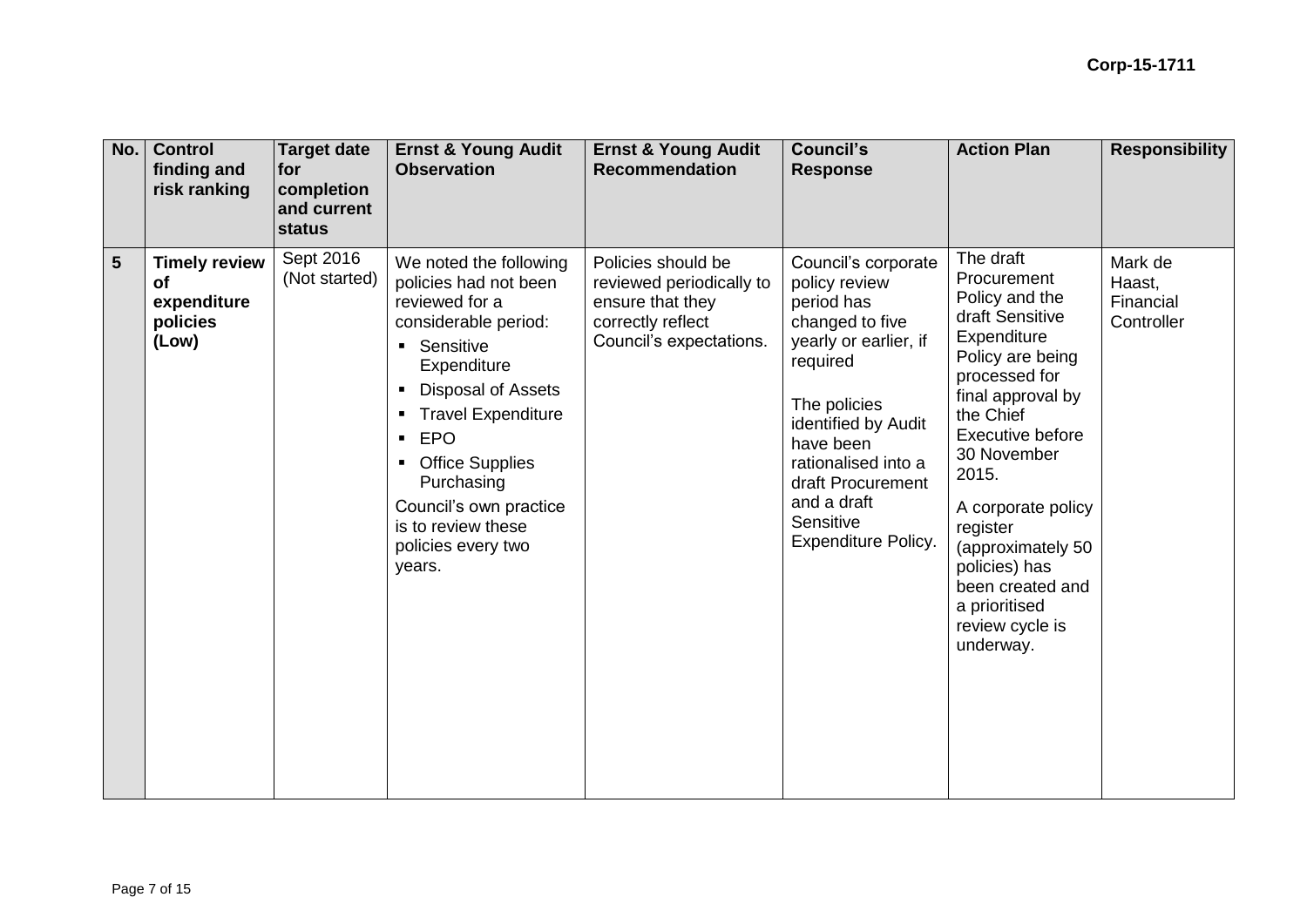| No.<br><b>Control</b><br>finding and<br>risk ranking                    | <b>Target date</b><br>for<br>completion<br>and current<br>status | <b>Ernst &amp; Young Audit</b><br><b>Observation</b>                                                                                                                                                                                                 | <b>Ernst &amp; Young Audit</b><br><b>Recommendation</b>                                                                                                                                                                                                                | <b>Council's</b><br><b>Response</b>                                                                                              | <b>Action Plan</b>                                                                                                                                                                                                                                                                                                            | <b>Responsibility</b>                        |
|-------------------------------------------------------------------------|------------------------------------------------------------------|------------------------------------------------------------------------------------------------------------------------------------------------------------------------------------------------------------------------------------------------------|------------------------------------------------------------------------------------------------------------------------------------------------------------------------------------------------------------------------------------------------------------------------|----------------------------------------------------------------------------------------------------------------------------------|-------------------------------------------------------------------------------------------------------------------------------------------------------------------------------------------------------------------------------------------------------------------------------------------------------------------------------|----------------------------------------------|
| $6\phantom{1}6$<br><b>Building and</b><br>resource<br>consents<br>(Low) | Sept 2016<br>(Not started)                                       | We noted some<br>deposits date back to<br>2007.<br>Given the age of some<br>of these deposits we<br>suggest the Council<br>review the likelihood of<br>work being completed<br>and consider whether<br>some of these liabilities<br>can be released. | We reiterate our<br>recommendation that<br>Council continue to<br>investigate the owners<br>of these bonds and<br>return them where<br>appropriate or elect to<br>be the holder and<br>return the money to the<br><b>Inland Revenue</b><br>Department if<br>unclaimed. | Council has<br>commenced<br>regular monitoring<br>of these bonds.<br>During the year,<br>Council refunded<br>\$359,000 of bonds. | Council will<br>continue to<br>regularly monitor<br>these bonds and<br>return them when<br>appropriate.<br>Management will<br>fully investigate<br>the requirements<br>and/or impacts on<br>Council electing<br>to be the holder<br>and returning the<br>money to the<br><b>Inland Revenue</b><br>Department if<br>unclaimed. | Mark de<br>Haast,<br>Financial<br>Controller |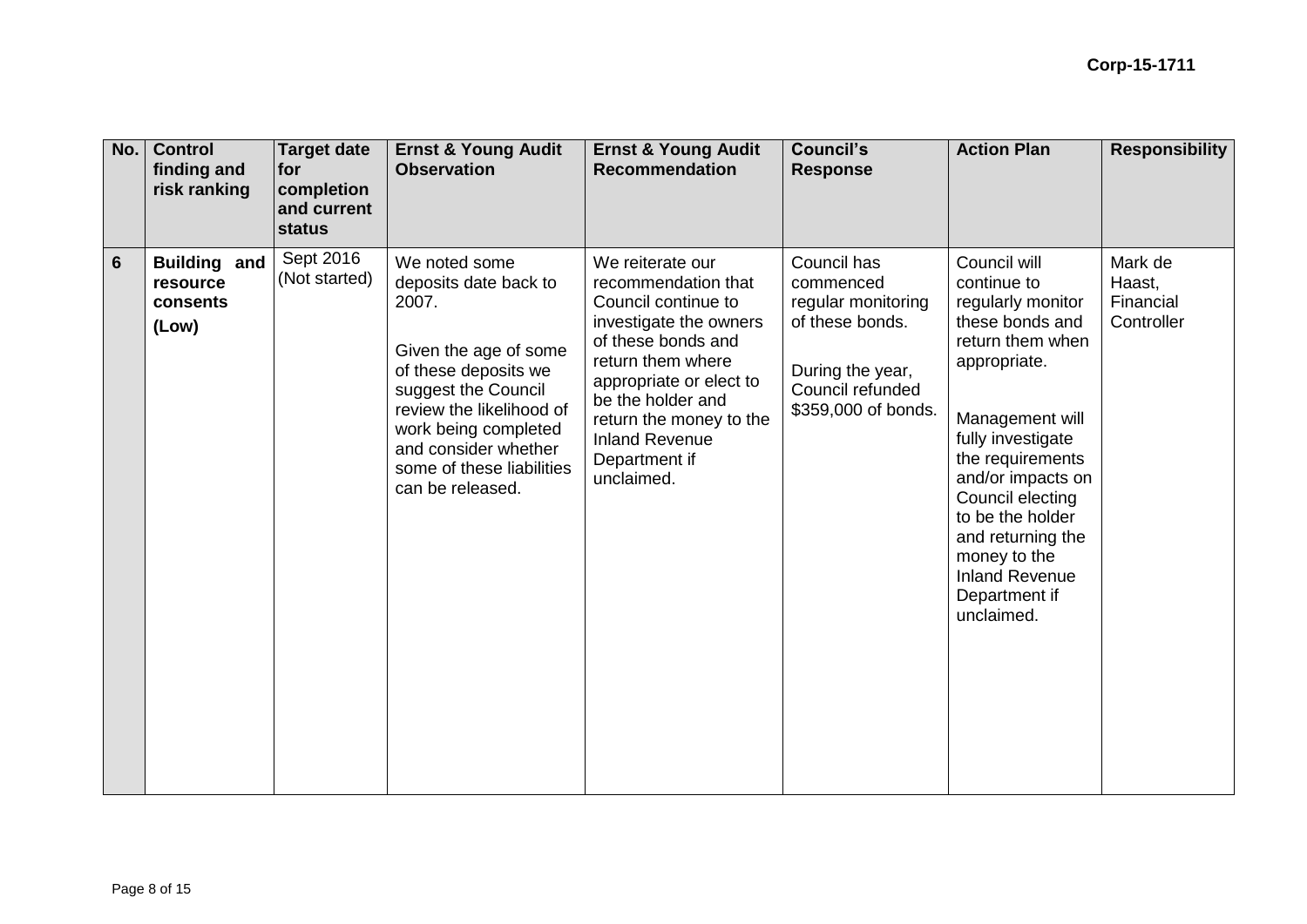| No.            | <b>Control</b><br>finding and<br>risk ranking                  | Target date<br>lfor.<br>completion<br>and current<br><b>status</b> | <b>Ernst &amp; Young Audit</b><br><b>Observation</b>                                                                                                                                                                                                                                                                                                                                                                                              | <b>Ernst &amp; Young Audit</b><br><b>Recommendation</b>                                                                                                                                                                                                             | <b>Council's</b><br><b>Response</b>                                                                                                                                                                                                                                          | <b>Action Plan</b>                                                                                                                         | <b>Responsibility</b>                        |
|----------------|----------------------------------------------------------------|--------------------------------------------------------------------|---------------------------------------------------------------------------------------------------------------------------------------------------------------------------------------------------------------------------------------------------------------------------------------------------------------------------------------------------------------------------------------------------------------------------------------------------|---------------------------------------------------------------------------------------------------------------------------------------------------------------------------------------------------------------------------------------------------------------------|------------------------------------------------------------------------------------------------------------------------------------------------------------------------------------------------------------------------------------------------------------------------------|--------------------------------------------------------------------------------------------------------------------------------------------|----------------------------------------------|
| $\overline{7}$ | <b>Capital</b><br><b>Expenditure</b><br><b>Policy</b><br>(Low) | Sept 2016<br>(Not started)                                         | We reviewed the capital<br>additions for the year<br>and noted a small<br>number of items below<br>the \$1000 threshold<br>that had been<br>capitalised.<br>We consider absence<br>of adequate review of<br>expenditure<br>capitalisation creates a<br>risk that there are items<br>of expenditure that<br>have been incorrectly<br>capitalised during the<br>period hence<br>overstating assets while<br>understating operating<br>expenditures. | We recommend that<br><b>KCDC</b> capitalisation<br>guidelines are followed<br>when making the<br>decision on whether to<br>capitalise expenditure<br>while at the same time<br>reviewing the nature of<br>items before being<br>recorded as capital<br>expenditure. | Management will<br>continue to<br>implement<br>adequate resource,<br>processes and<br>controls to ensure<br>that assets<br>capitalisation<br>guidelines are<br>followed including<br>reviewing the<br>nature of items<br>before being<br>recorded as capital<br>expenditure. | Each quarter,<br><b>Asset Managers</b><br>and Group<br>Managers will be<br>required to<br>approve all asset<br>purchases below<br>\$1,000. | Mark de<br>Haast,<br>Financial<br>Controller |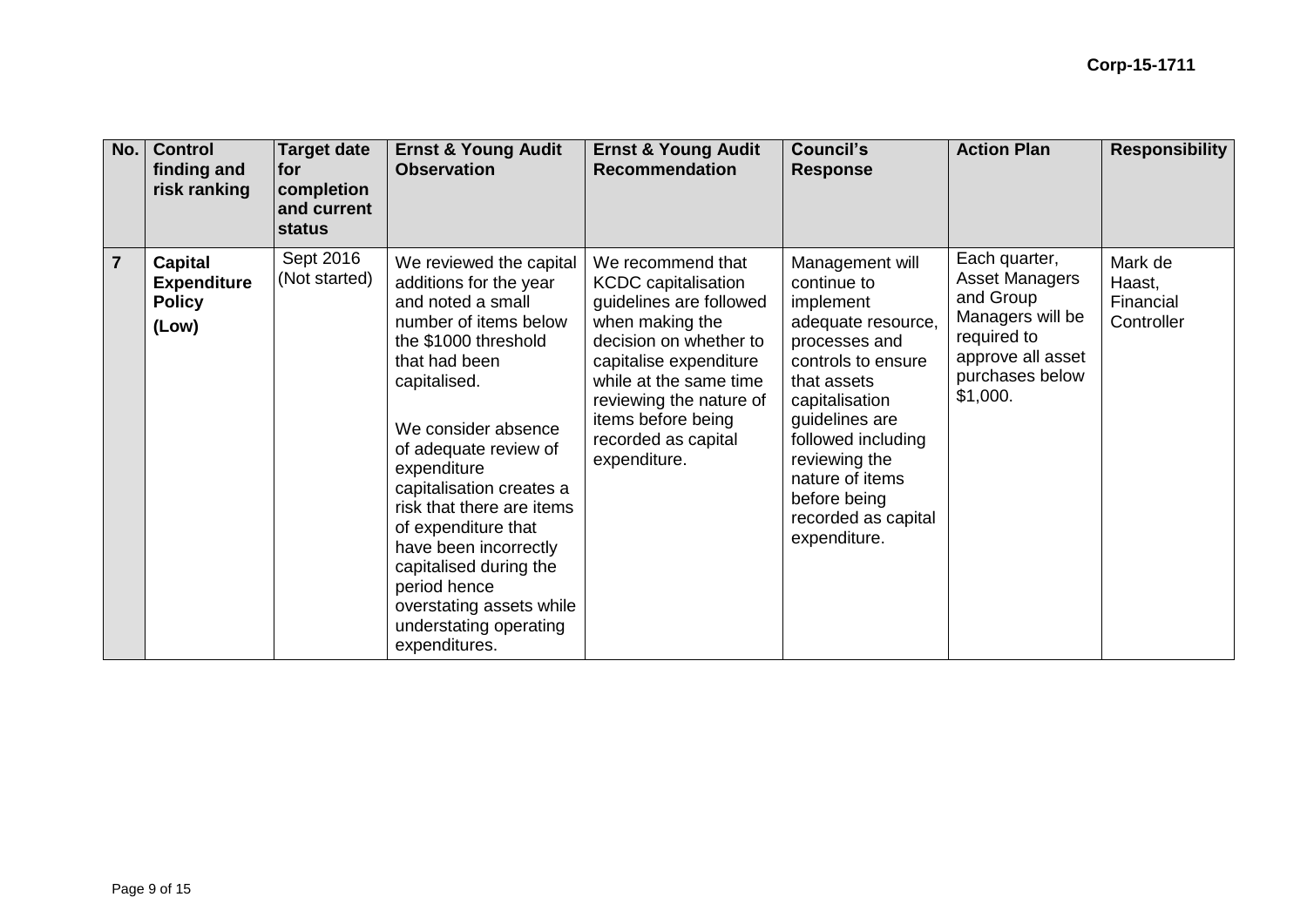# **Table 2 - Summary of Information Technology General Control Environment Findings**

| No.          | <b>Control</b><br>finding and<br>risk ranking | <b>Target date</b><br>for<br>completion<br>and current<br><b>status</b> | <b>Ernst &amp; Young Audit</b><br><b>Recommendation</b>                                                                                                                                                                                                                                                                                                                                                                                                                                                                                                                                                                                                                                                             | <b>Council's</b><br><b>Response</b>                                                                                                                                                                                                                                                                                             | <b>Action Plan</b>                                                                                                                                                                                                                                           | <b>Progress to date</b>                                                                                                                                  |
|--------------|-----------------------------------------------|-------------------------------------------------------------------------|---------------------------------------------------------------------------------------------------------------------------------------------------------------------------------------------------------------------------------------------------------------------------------------------------------------------------------------------------------------------------------------------------------------------------------------------------------------------------------------------------------------------------------------------------------------------------------------------------------------------------------------------------------------------------------------------------------------------|---------------------------------------------------------------------------------------------------------------------------------------------------------------------------------------------------------------------------------------------------------------------------------------------------------------------------------|--------------------------------------------------------------------------------------------------------------------------------------------------------------------------------------------------------------------------------------------------------------|----------------------------------------------------------------------------------------------------------------------------------------------------------|
| $\mathbf{1}$ | Change<br>management<br>(High)                | <b>Complete</b>                                                         | • Revisiting the Change<br>Management control process<br>documentation and updating it<br>with current Council practices.<br>Enforcing the use of the<br>٠<br>Change Management Policy to<br>ensure that all changes are<br>appropriately authorised,<br>tested, approved, monitored<br>and evidence documented.<br>Optimising use of existing<br>$\blacksquare$<br>change management tools to<br>ensure that all changes are<br>adequately captured.<br>Using a version management<br>٠<br>tool to ensure that Council<br>controls and monitors all<br>changes in the production<br>environment.<br>Reviewing of system generated<br>٠<br>list of changes within the<br>existing Change Advisory<br>Board process. | Council agrees<br>with the<br>recommendation<br>and notes the<br>significance of the<br>implications<br>outlined. Council is<br>actively working on<br>the practical<br>implementation of<br>sound change<br>management<br>processes across<br>the organisation<br>with the objective<br>of mitigating the<br>risks identified. | Implement standard<br>process utilising a<br>specific Change<br>Management tool<br>(ManageEngine<br>Service Desk) and<br>rollout to key users.<br>Regular Change<br>Control Meetings, to<br>be reported back to<br>the Group Manager,<br>Corporate Services. | ManageEngine<br>٠<br><b>Service Desk</b><br>application has been<br>implemented.<br><b>Weekly Change</b><br>٠<br><b>Advisory Board</b><br>meetings held. |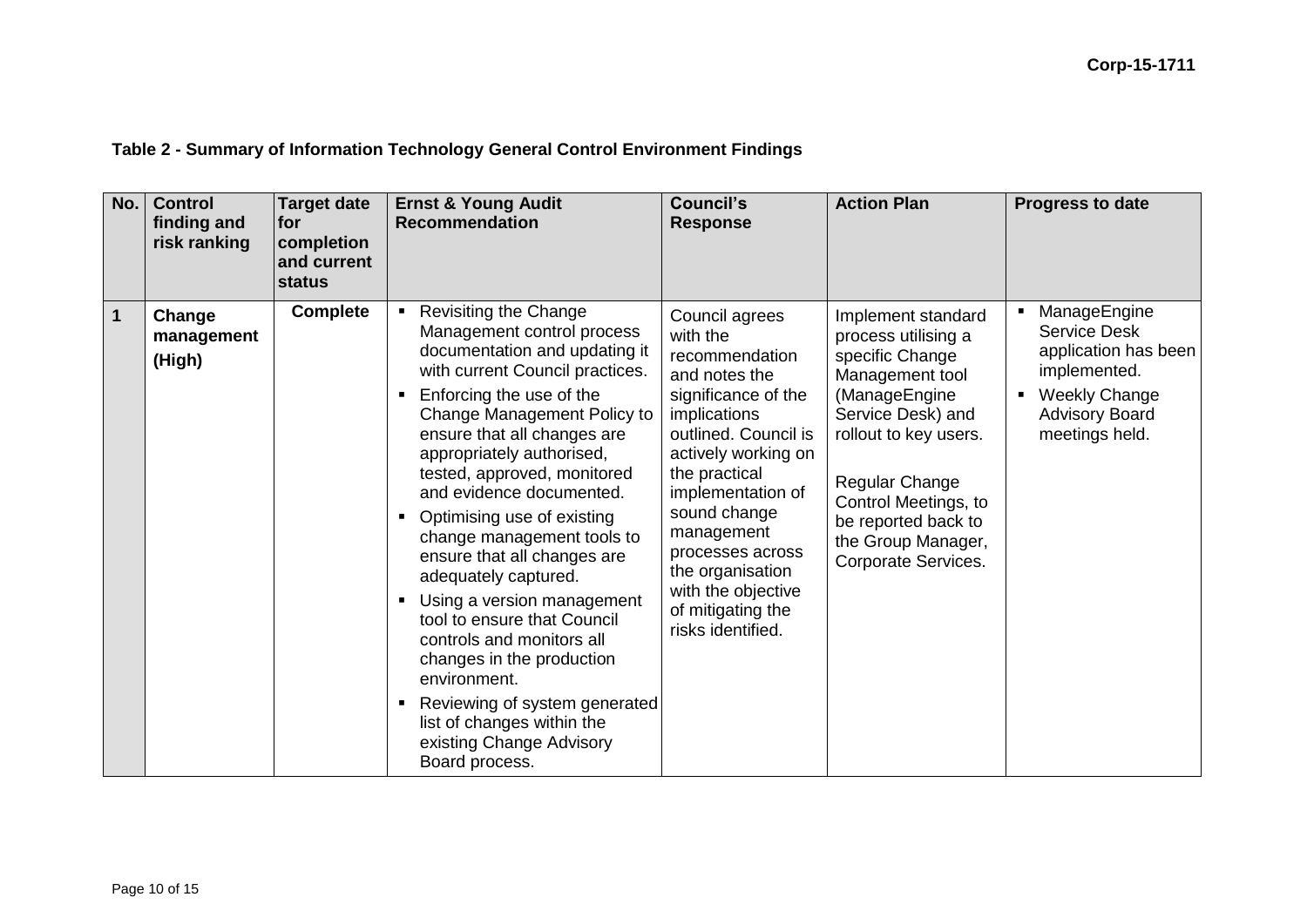| No.            | <b>Control</b><br>finding and<br>risk ranking         | <b>Target date</b><br><b>for</b><br>completion<br>and current<br>status | <b>Ernst &amp; Young Audit</b><br><b>Recommendation</b>                                                                                                                                                                                                                                                                                                                                                                                                                                                                                                                                                                                                                                                                 | <b>Council's</b><br><b>Response</b>                                                                                                                                                                                                                                                                         | <b>Action Plan</b>                                                                                                                                                                                                                                                                                                                                   | <b>Progress to date</b>                                                                                                                                              |
|----------------|-------------------------------------------------------|-------------------------------------------------------------------------|-------------------------------------------------------------------------------------------------------------------------------------------------------------------------------------------------------------------------------------------------------------------------------------------------------------------------------------------------------------------------------------------------------------------------------------------------------------------------------------------------------------------------------------------------------------------------------------------------------------------------------------------------------------------------------------------------------------------------|-------------------------------------------------------------------------------------------------------------------------------------------------------------------------------------------------------------------------------------------------------------------------------------------------------------|------------------------------------------------------------------------------------------------------------------------------------------------------------------------------------------------------------------------------------------------------------------------------------------------------------------------------------------------------|----------------------------------------------------------------------------------------------------------------------------------------------------------------------|
| $\overline{2}$ | <b>User access</b><br>management<br>process<br>(High) | Dec 2015<br>(On track)                                                  | • Document a user access<br>management process which<br>includes the access request,<br>modification, removal, and<br>review procedures.<br>Ensure appropriate notification<br>٠<br>is provided from HR for<br>terminated employees to<br>ensure that access to systems<br>is removed.<br>• Formalise a user access<br>review process so that it is<br>managed through a centralised<br>location to ensure all reviews<br>are completed.<br>Implement regular review of<br>٠<br>user accounts to ensure that<br>access is only granted to users<br>with a need to access a<br>system.<br><b>Ensure that individuals that</b><br>monitor and review these<br>accounts are not<br>administrators within these<br>systems. | Council agrees<br>with the<br>recommendations.<br>Council is currently<br>engaged in a<br>review of the user<br>management<br>processes in place<br>with the objective<br>of developing and<br>implementing<br>suitable processes<br>to ensure optimal<br>management of the<br>IT infrastructure<br>system. | User Register to be<br>created and<br>maintained with a<br>process for the<br>addition and removal<br>of users based on<br>recruitment and<br>termination.<br>User Review team<br>(responsible to the<br>audit and review of<br>User access) to be<br>created, with<br>representatives from<br>all key business units<br>within the<br>organisation. | A process for the<br>addition and removal of<br>users based on<br>recruitment and<br>termination has been<br>created.<br>A User Review Team<br>has been established. |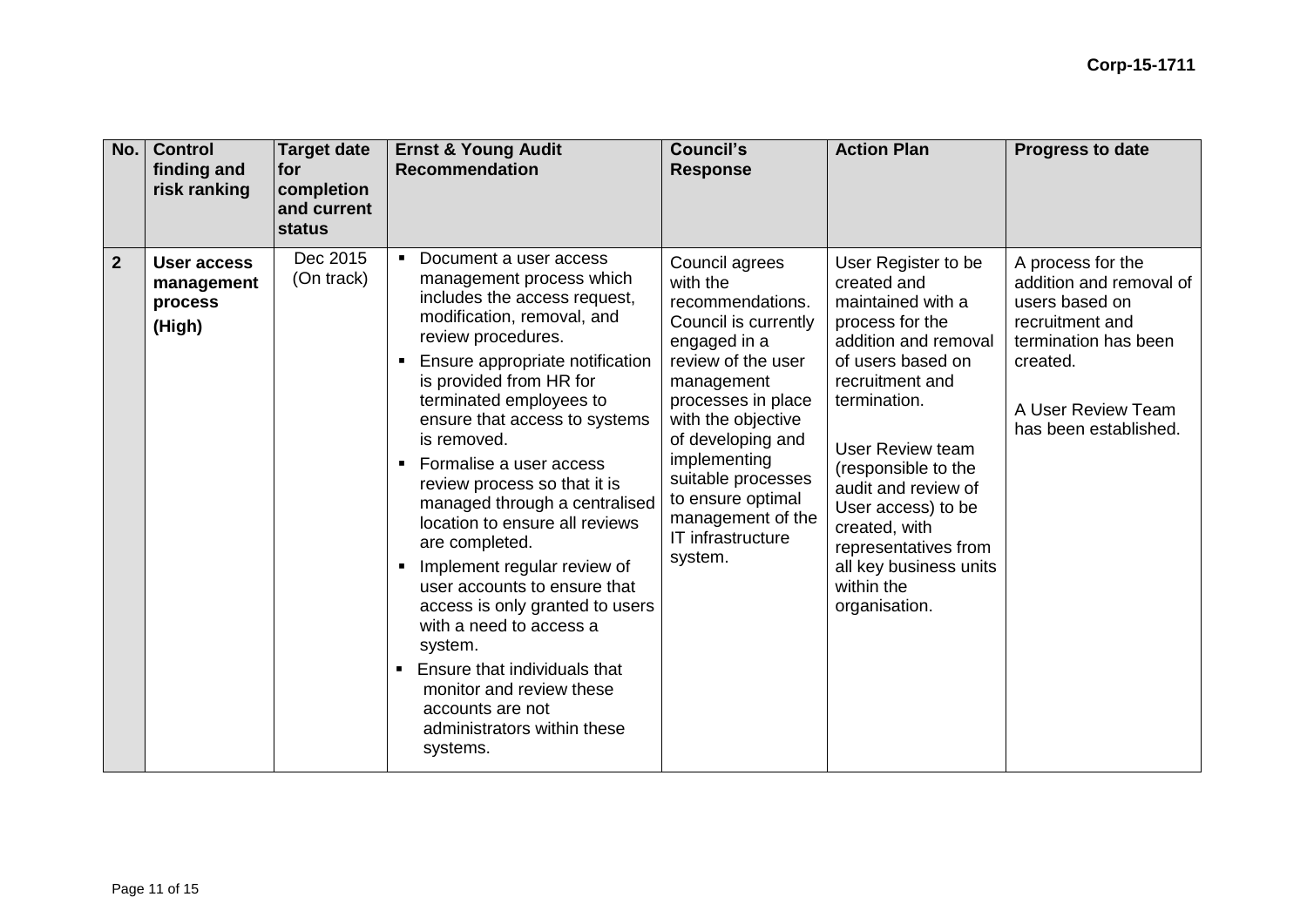| No. | <b>Control</b><br>finding and<br>risk ranking | <b>Target date</b><br>for<br>completion<br>and current<br><b>status</b> | <b>Ernst &amp; Young Audit</b><br><b>Recommendation</b>                                                                                                                                                                                                                                                                                                                                                                                                                                                                                                                                                                                                                                                                                                                                                                                           | Council's<br><b>Response</b>                                                                                                                                                                                                                                            | <b>Action Plan</b>                                                                                                                                                                                                                                                                  | <b>Progress to date</b>                                                                                                                                                 |
|-----|-----------------------------------------------|-------------------------------------------------------------------------|---------------------------------------------------------------------------------------------------------------------------------------------------------------------------------------------------------------------------------------------------------------------------------------------------------------------------------------------------------------------------------------------------------------------------------------------------------------------------------------------------------------------------------------------------------------------------------------------------------------------------------------------------------------------------------------------------------------------------------------------------------------------------------------------------------------------------------------------------|-------------------------------------------------------------------------------------------------------------------------------------------------------------------------------------------------------------------------------------------------------------------------|-------------------------------------------------------------------------------------------------------------------------------------------------------------------------------------------------------------------------------------------------------------------------------------|-------------------------------------------------------------------------------------------------------------------------------------------------------------------------|
| 3   | <b>Segregation</b><br>of duties<br>(High)     | Dec 2015<br>(At risk)                                                   | Ensure different individuals /<br>$\blacksquare$<br>system resources perform<br>access requests, access<br>approval, access provisioning,<br>monitoring access violations<br>for both IT privileged and<br>Business end users.<br>Ensure different individuals<br>$\blacksquare$<br>perform privileged user access<br>reviews, monitoring of<br>privileged accounts and<br>monitoring system generated<br>list of changes in production<br>environment.<br>Different individuals / system<br>resources perform change<br>requests, change approval,<br>move programmes in and out<br>of production and monitor<br>changes and restrict developer<br>access to the production<br>environment.<br>Apply a version management<br>$\blacksquare$<br>tool to ensure that Council<br>controls and monitors all<br>changes in production<br>environment. | Council agrees<br>with the<br>recommendation.<br>The process for<br>identifying and<br>authorising duties<br>is currently being<br>reviewed as part of<br>the overall ITGC<br>systems review<br>and appropriate<br>implementation will<br>be actioned as a<br>priority. | Process for addition<br>and removal of user<br>duties to be identified<br>and implemented.<br>Audit and review of<br>administration access<br>to be undertaken with<br>role segregation to be<br>created via access<br>specific logins (i.e.<br>removal of generic<br>admin users). | Not started. Process<br>for addition and<br>removal of user duties<br>will be initiated<br>following approval of<br>the ICT Strategy<br>(target date: October<br>2015). |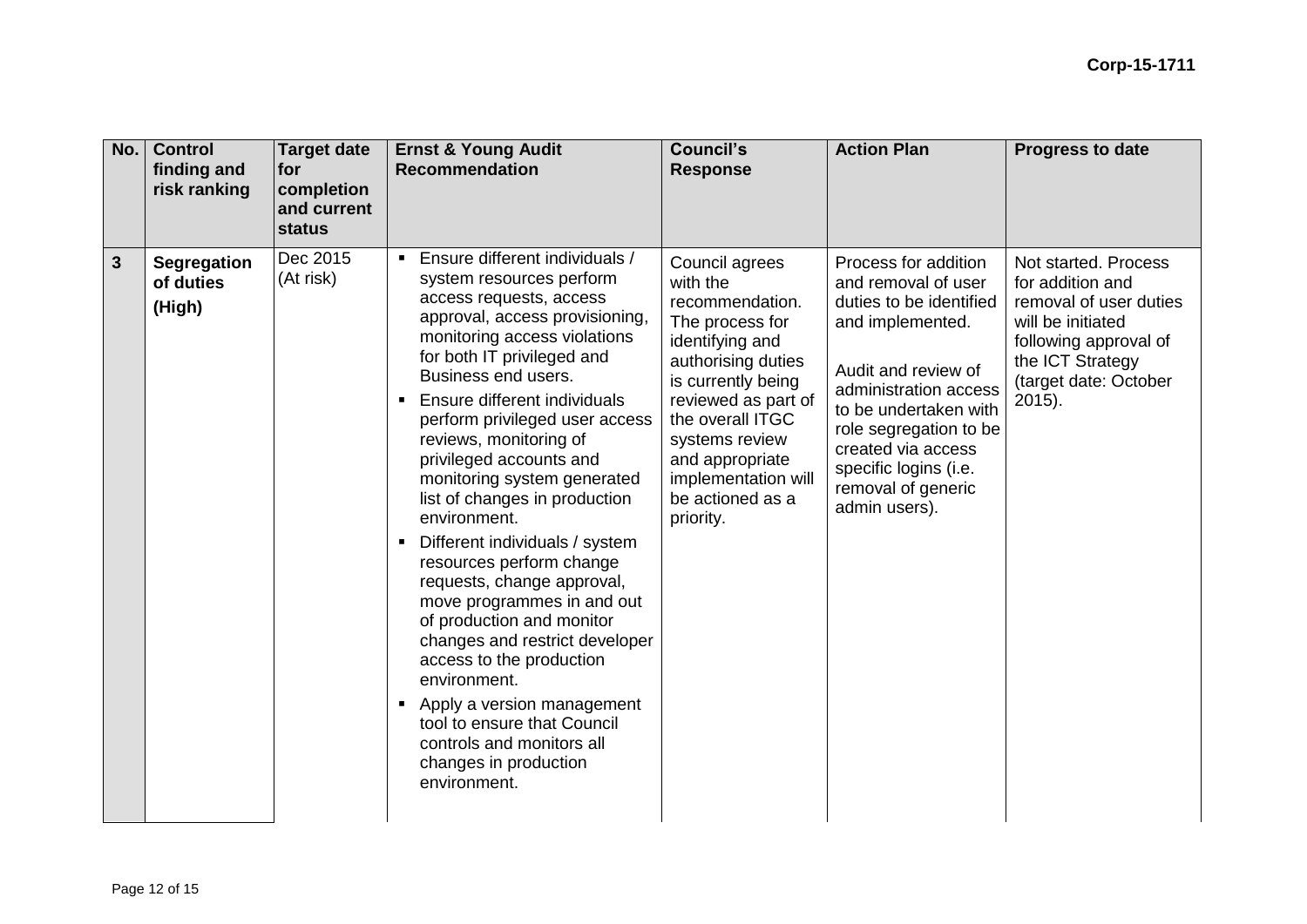| No.                     | <b>Control</b><br>finding and<br>risk ranking                | <b>Target date</b><br><b>for</b><br>completion<br>and current<br>status | <b>Ernst &amp; Young Audit</b><br><b>Recommendation</b>                                                                                                                                                                                                                                                      | Council's<br><b>Response</b>                                                                                                                                                                                                                                                                                                                                                                                                                                            | <b>Action Plan</b>                                                                       | Progress to date                                                |
|-------------------------|--------------------------------------------------------------|-------------------------------------------------------------------------|--------------------------------------------------------------------------------------------------------------------------------------------------------------------------------------------------------------------------------------------------------------------------------------------------------------|-------------------------------------------------------------------------------------------------------------------------------------------------------------------------------------------------------------------------------------------------------------------------------------------------------------------------------------------------------------------------------------------------------------------------------------------------------------------------|------------------------------------------------------------------------------------------|-----------------------------------------------------------------|
| $\overline{\mathbf{4}}$ | <b>General</b><br>system<br>security<br>settings<br>(Medium) | Dec 2015<br>(On track)                                                  | The New Zealand Information<br>Security Manual (NZISM), updated<br>in November 2014 to be<br>considered as a baseline for IT<br>security practices.<br>These policies should be reviewed<br>and approved at least annually to<br>make any necessary adjustments<br>as a result of IT environment<br>changes. | Council agrees<br>with the<br>recommendations<br>and plans are<br>underway to<br>engage an external<br>consultant to<br>conduct a wide<br>ranging audit<br>including a general<br>IT architecture<br>review. The<br>recommendations<br>arising from these<br>audits will provide<br>detailed<br>information on both<br><b>ICT Strategy and</b><br>general IT security<br>and will form the<br>basis of the<br>implementation for<br>improvements as a<br>priority item. | Process and policies<br>based on the NZISM<br>will be created and<br>regularly reviewed. | Completed a review of<br>the NZISM for<br>relevance to Council. |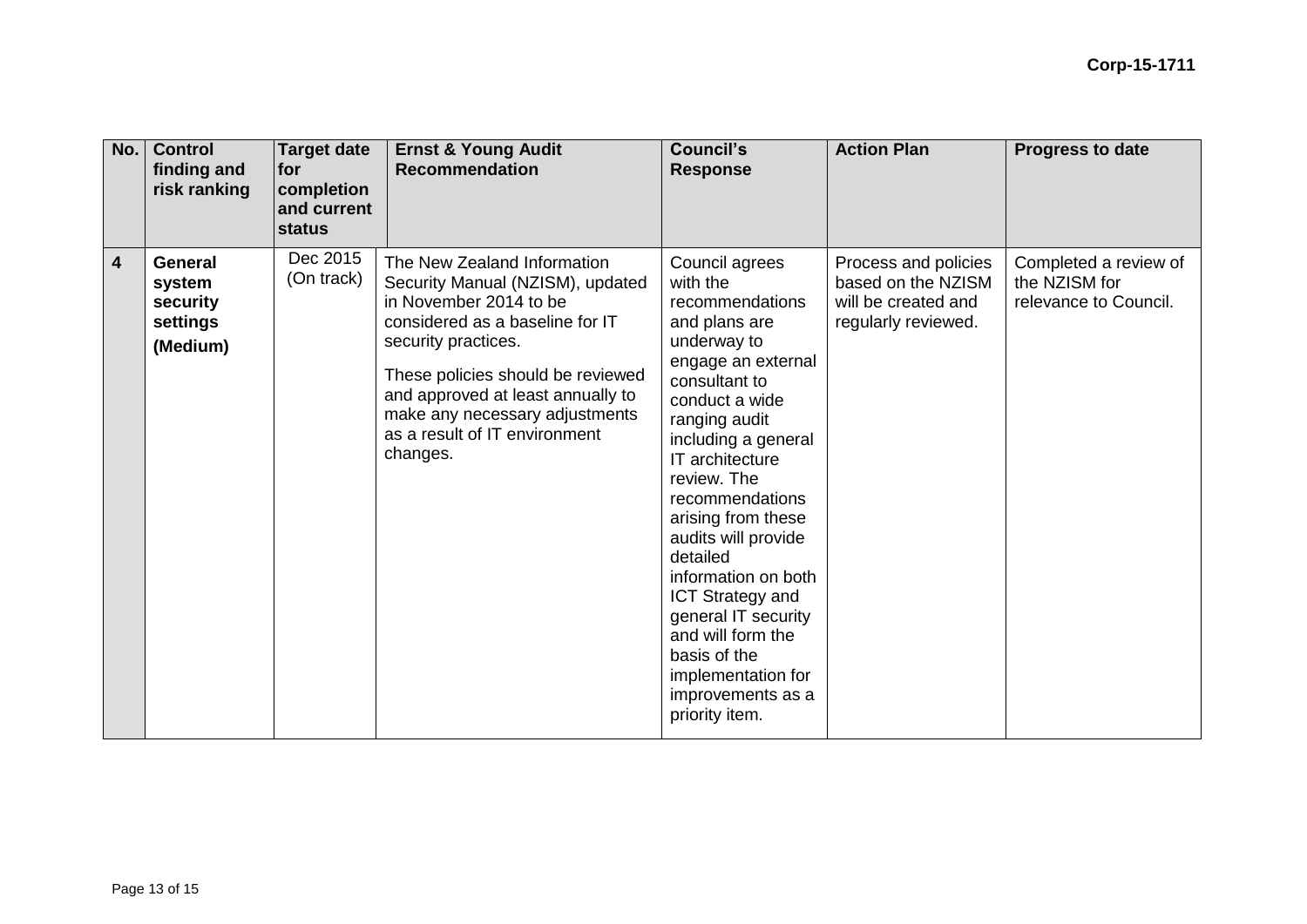| No. | <b>Control</b><br>finding and<br>risk ranking | <b>Target date</b><br><b>for</b><br>completion<br>and current<br><b>status</b> | <b>Ernst &amp; Young Audit</b><br><b>Recommendation</b>                                                                                                                                                                                                                                                                                                                                                                                                                                                                                                                                                                                                                                                                                                             | <b>Council's</b><br><b>Response</b>                                                                                                                                                                                          | <b>Action Plan</b>                                                                                                                                                                                                     | <b>Progress to date</b>                                                                                                    |
|-----|-----------------------------------------------|--------------------------------------------------------------------------------|---------------------------------------------------------------------------------------------------------------------------------------------------------------------------------------------------------------------------------------------------------------------------------------------------------------------------------------------------------------------------------------------------------------------------------------------------------------------------------------------------------------------------------------------------------------------------------------------------------------------------------------------------------------------------------------------------------------------------------------------------------------------|------------------------------------------------------------------------------------------------------------------------------------------------------------------------------------------------------------------------------|------------------------------------------------------------------------------------------------------------------------------------------------------------------------------------------------------------------------|----------------------------------------------------------------------------------------------------------------------------|
| 5   | Back-up<br>operations<br>(Low)                | Dec 2015<br>(On track)                                                         | Review current backup<br>$\blacksquare$<br>operations and approving<br>back-up retention periods as<br>part of the backup policy that is<br>being developed. Business and<br>system owners, in consultation<br>with IT, should authorise and<br>define the retention periods to<br>ensure that these are practical<br>and appropriate.<br>Retain backup logs for all<br>$\blacksquare$<br>applications and recording<br>corrective actions using the<br>centralised incident<br>management procedures.<br>Implementing activities<br>$\blacksquare$<br>designed to perform regular<br>testing of DLT tapes stored<br>offsite at EOC, ensuring that<br>critical data can be restored as<br>and when it is required.<br>Perform Disaster Recovery<br>testing offsite. | Council agrees with<br>the observation.<br>Current back up<br>operations are in<br>place, however<br>these processes are<br>being reviewed<br>along with the wide<br>ranging audit and<br>general IT<br>architecture review. | Review existing<br>back-up hardware<br>and software to<br>ensure adequacy<br>and implement<br>changes when<br>required.<br>Detailed back-up<br>processes and<br>procedures to be<br>created and<br>reviewed regularly. | The review of current<br>back-up hardware and<br>software was<br>completed. Preferred<br>back-up tool under<br>evaluation. |